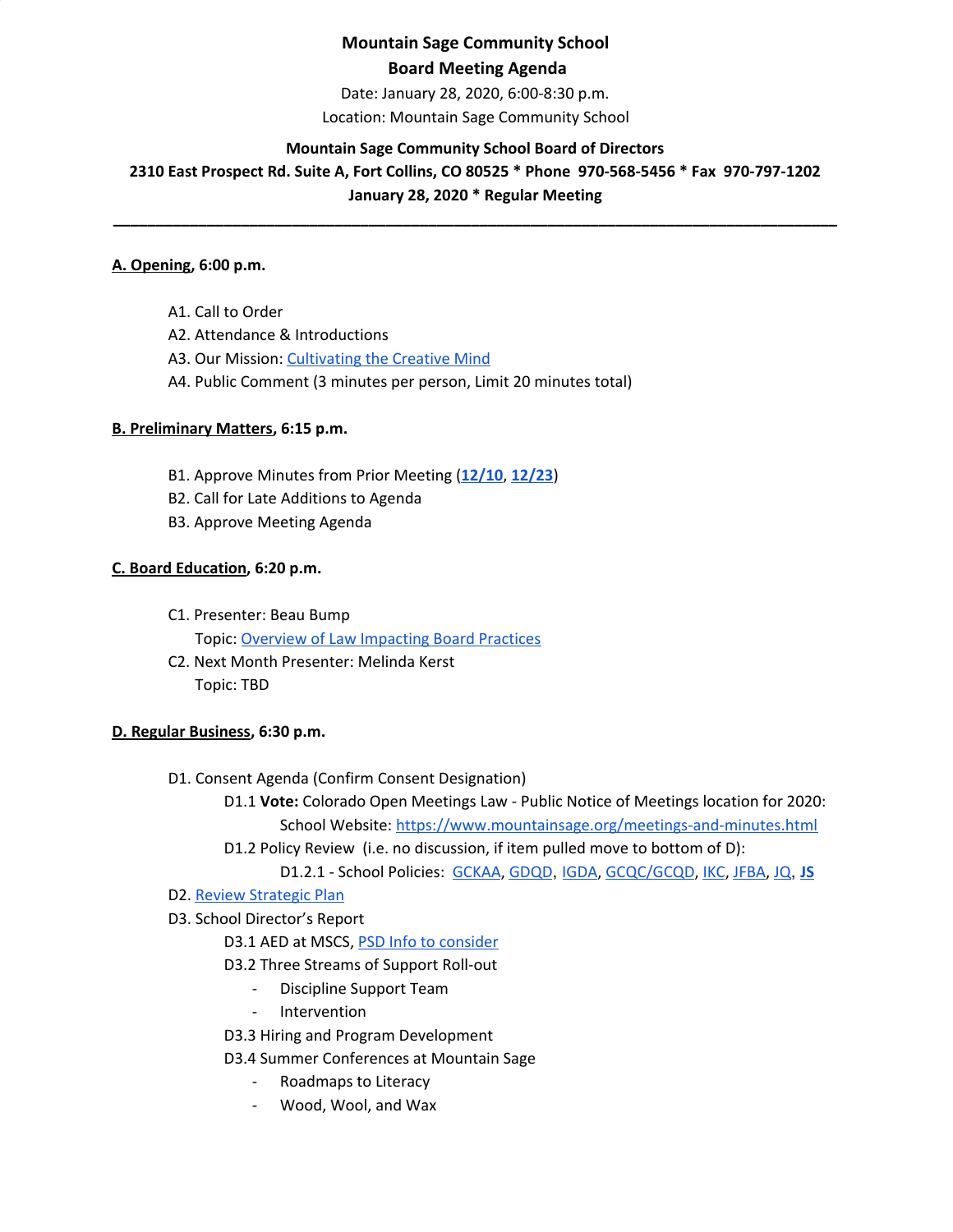## **Mountain Sage Community School Board Meeting Agenda**

Date: January 28, 2020, 6:00-8:30 p.m. Location: Mountain Sage Community School

D3.5 Faculty Collaborations around Literacy and Math

D3.6 Enrollment Projections and Capacity

D3.7 Building Board and Faculty Connection

## D4. **Town Hall**

D4.1 Structure, Agenda ([draft\)](https://docs.google.com/document/d/1txpmSYeDUIMARMYIq1DU11hiwSRP5Nvq-JrG_fcpVDA), and Assignments

D4.2 To-Do

D5. Committee Updates

D5.1 Finance Committee Update

D5.1.1 [Report](https://docs.google.com/document/d/1BH2gui-yhPa9dlxv4r42EkYSM6MhO5gY3scPtjySqNk/edit?usp=sharing)

D5.1.2 Approve auditor change

D5.1.3 Review and approve amended budget

D5.2 Facilities Committee Update

D5.3 Fundraising Committee Update ([report](https://docs.google.com/document/d/1o4aqbvQEmr1NMfxZGxmbVEf2LB1bHlyG521m0yUDzmk))

D5.4 School Accountability Committee Update

D5.5 Board Logistics Committee Update ([report](https://docs.google.com/document/d/1yGt0-lukxC8euaxLmAArjXFIYBOvNobyNWfjfHgr3IU))

D5.6 Policy Updates

D5.6.1 School Policies ([tracking\)](https://docs.google.com/spreadsheets/d/1H-Pb0IsFzsD00b_IjooQ6ps1HAVPmEkbRLxfF3LdDHg)

D5.6.1.1 We have waivers for 49 of 115 relevant district policies.

D5.6.1.2 Prior to meeting 34 of 49 waivers we have approved policies

for

D5.6.1.3 Of the 15 unapproved policies, ~7 require work in Feb

D5.6.1.4 Feb Review: [IGF-R,](https://drive.google.com/open?id=1miaI655qSVx0mkoge_Ogf0wfQe_WHysQOHWy3E8vP_4) [IJOA,](https://drive.google.com/open?id=127iMJeasFSKC9cgptf53Po-Lt65l7qPxlFaFTCDx8Bc) [IJOA-R](https://drive.google.com/open?id=10D8cL9gSGsZ4qw0McfOHYMYGB72Y2tjHtReRjqjzPfw), [KEC](https://drive.google.com/open?id=108m23bf4wN-nGySmWFhaqPyzr6OifhWuoCBYjYqfRoE), [KEF,](https://drive.google.com/open?id=1PkGD_XBOAP-jL2JqiAmeD62EL9Bty99a5dJvoddx_ho) [KEF-E,](https://drive.google.com/open?id=1gyWLSVji-NgBz--ucR7Yg7-mEroi6UyBq1-j4_SS3as) [KJ-R](https://docs.google.com/document/d/1Y4ZRTfhnfaBxuilXfk0sCEiIzcjzBLQFw72AJVi7ZmQ)

D5.6.2 Board Policies ([tracking\)](https://docs.google.com/spreadsheets/d/1REGjOGNbAVcV5lQqxl_OhBqLE3HkWbAJavuquqDhrEU)

D5.6.2.1 We have 36 board policies, all of which are due for review

D6. Items of the Month (from Board [calendar](https://docs.google.com/document/d/12S6s-qevYMsnj8Cr2yw6uMO7S7hL3gz2oKvXZk5ZndQ/edit?usp=sharing))

D6.1 - Jan - Agenda item to approve location for posting meeting info

- D6.2 Jan Review School Director [Evaluation](https://docs.google.com/forms/d/e/1FAIpQLSfFLB0pgFtyBHiWccYxmj2umU2gOFVyraMOwBteKAV3WC4Qdw/viewform) Survey
- D6.3 Jan Prepare for February Town Hall

D6.4 - Jan - Send Parent and [Faculty](https://docs.google.com/document/d/1iyLxyFU3synch9aDkYP7qKanJZlTUFXJHwr5PyqLBbY) Survey to School Director who distributes

D6.5 - Feb - First Draft of Budget

D6.6 - Feb - Summarize Parent and Faculty Survey Results

D6.7 - Feb - Director Evaluation feedback solicited and collected from faculty, board,

admin staff, PSD contacts, special volunteers, and director's mentor.

## D6.8 - Feb - Town Hall Meeting

- D7. Scheduling Matters
- D8. Miscellaneous

## **E. Closing, 7:50 p.m.**

- E1. Review Assigned Action Items
- E2. Review [Upcoming](https://www.mountainsage.org/calendar.html) School Calendar Events, Board Member Attendance
- E3. Call for Final Comments